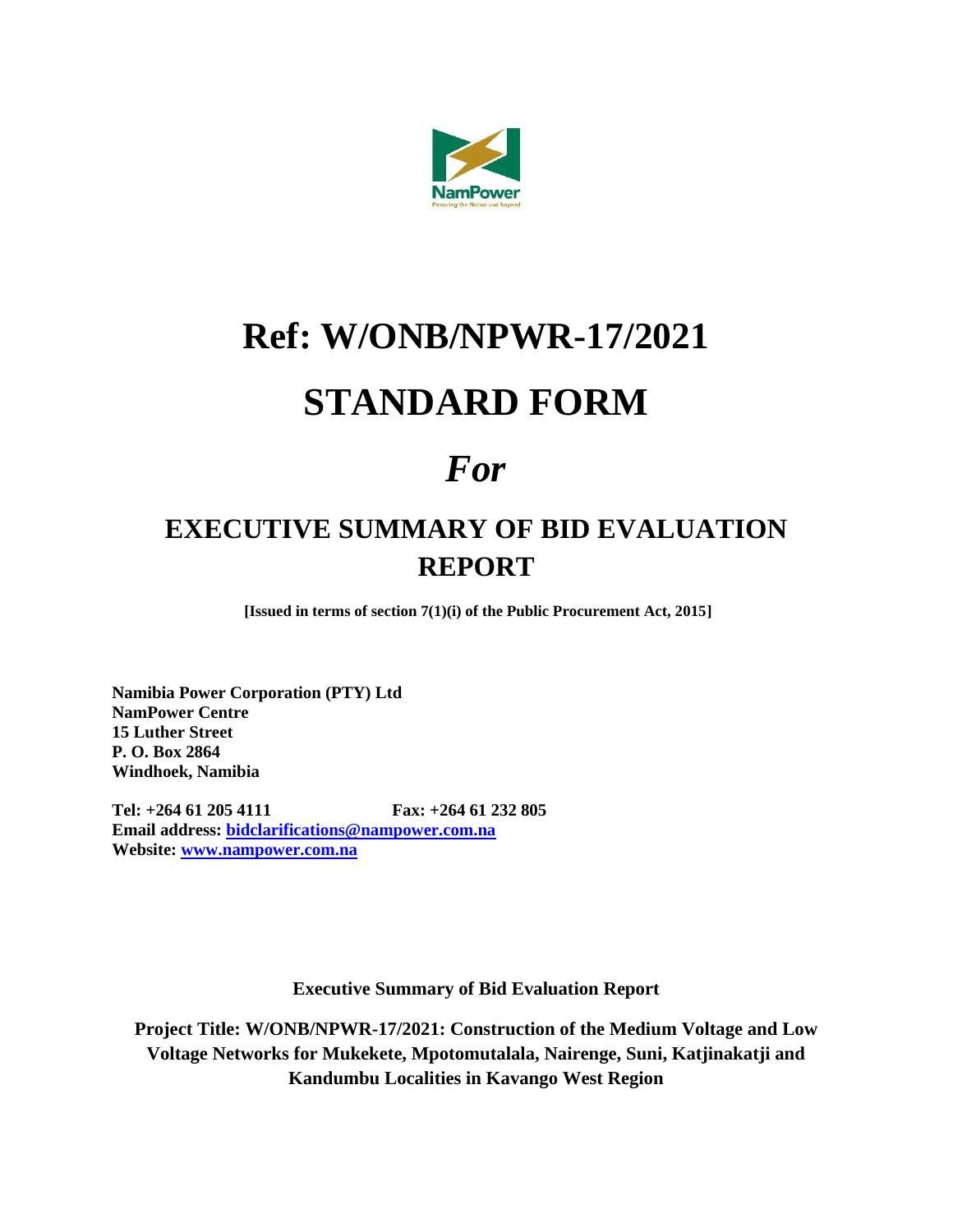#### **Reference number of procurement: W/ONB/NPWR-17/2021**

**Scope of Contract:** W/ONB/NPWR-17/2021: Construction of the Medium Voltage and Low Voltage Networks for Mukekete, Mpotomutalala, Nairenge, Suni, Katjinakatji and Kandumbu Localities in Kavango West Region

**Procurement method used:** Open National Bidding (ONB)

- 1. **Date of Invitation of Bids:** 04 December 2020
- 2. **Closing date for submission of bids:** 05 February 2021
- 3. **Date and place of opening of bids:** 05 February 2021, NamPower Convention Centre
- 4. **Number of bids received by closing date:** Twenty-One (21)
- **5. Responsiveness of bids:**

| <b>Bidder's Name</b>   | <b>Pricing at Bid</b> | <b>Responsive</b>    | Reasons why bid is not responsive   |
|------------------------|-----------------------|----------------------|-------------------------------------|
|                        | <b>Opening N\$</b>    | or not<br>responsive |                                     |
|                        |                       | (Yes/No)             |                                     |
| Hue-Waldt              | N\$ 7,094,783.84      | Yes                  |                                     |
| <b>Electrical and</b>  |                       |                      |                                     |
| <b>Construction Cc</b> |                       |                      |                                     |
| Lakadiva               | N\$ 6,769,496.16      | No                   | No Wireman License for<br>$\bullet$ |
| <b>Investments Cc</b>  |                       |                      | NORED was submitted.                |
| Rubytech               | N\$ 7,260,211.50      | Yes                  |                                     |
| Engineering            |                       |                      |                                     |
| <b>Investments Cc</b>  |                       |                      |                                     |
| Electro Hinsch         | N\$ 7,372,633.14      | Yes                  |                                     |
| Contracting (Pty)      |                       |                      |                                     |
| Ltd                    |                       |                      |                                     |
| Shisho Trading Cc      | N\$ 6,737,192.68      | Yes                  |                                     |
| <b>NBT Quality</b>     | N\$ 6,673,256.87      | Yes                  |                                     |
| Services Cc            |                       |                      |                                     |
| Karoo Construction     | N\$ 6,863,531.50      | Yes                  |                                     |
| JV S&T Engineering     |                       |                      |                                     |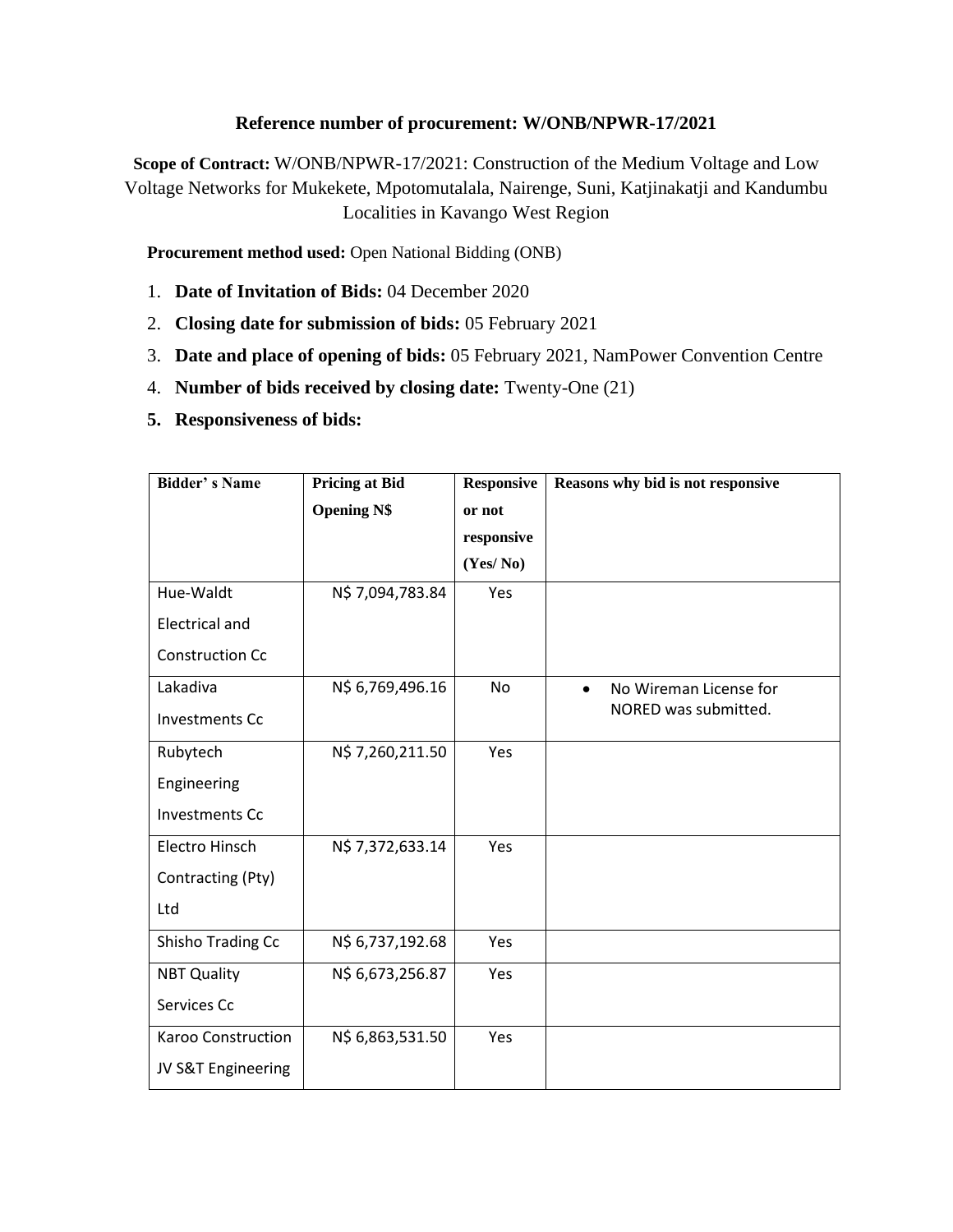| and Construction            |                    |     |                                                         |
|-----------------------------|--------------------|-----|---------------------------------------------------------|
| Cc                          |                    |     |                                                         |
| <b>Multi Solutions Cc</b>   | N\$ 6,616,616.61   | Yes |                                                         |
| <b>Power Electrical</b>     | N\$ 6,071,831.53   | Yes |                                                         |
| and Construction            |                    |     |                                                         |
| Cc                          |                    |     |                                                         |
| <b>Bulldog Trading</b>      | N\$ 7,131,892.01   | Yes |                                                         |
| Onghushe                    | N\$ 5,542,202.25   | No  | BoQ not completed 100%                                  |
| Investment JV               |                    |     |                                                         |
| Electrowaves                |                    |     |                                                         |
| Investment                  |                    |     |                                                         |
| <b>Together Electrical</b>  | N\$ 6,384,341.80   | Yes |                                                         |
| Services Cc                 |                    |     |                                                         |
| <b>BDI Electrical &amp;</b> | N\$ 7,089,927.68   | No  | Did not submit a certified copy<br>$\bullet$            |
| <b>Construction Cc</b>      |                    |     | of a company registration<br>document, only submitted   |
|                             |                    |     | copies of the certified copies                          |
| <b>NCCS Investments</b>     | N\$ 11, 918,637.32 | No  | instead<br>Did not submit certified copies<br>$\bullet$ |
|                             |                    |     | of shareholders certificates /                          |
|                             |                    |     | IDs.<br>Submitted an expired copy of                    |
|                             |                    |     | <b>Social Security Certificate</b>                      |
| Johvic Trading              | N\$ 6,164,334.15   | Yes | Did not submit SHEW Plan                                |
| Enterprises JV J & A        |                    |     |                                                         |
| <b>Electric and Civil</b>   |                    |     |                                                         |
| Construction                |                    |     |                                                         |
| Transparent                 | N\$ 7,887,814.95   | No  | No Wireman License for                                  |
| <b>Investment Cc</b>        |                    |     | NORED was submitted.                                    |
|                             |                    |     | Did not submit a bank rating<br>letter                  |
| Faradayz                    | N\$ 7,708,187.17   | Yes |                                                         |
| <b>Investment Cc</b>        |                    |     |                                                         |
| <b>Faradays Electrical</b>  | N\$ 6,184,082.78   | Yes |                                                         |
| and Mechanical Cc           |                    |     |                                                         |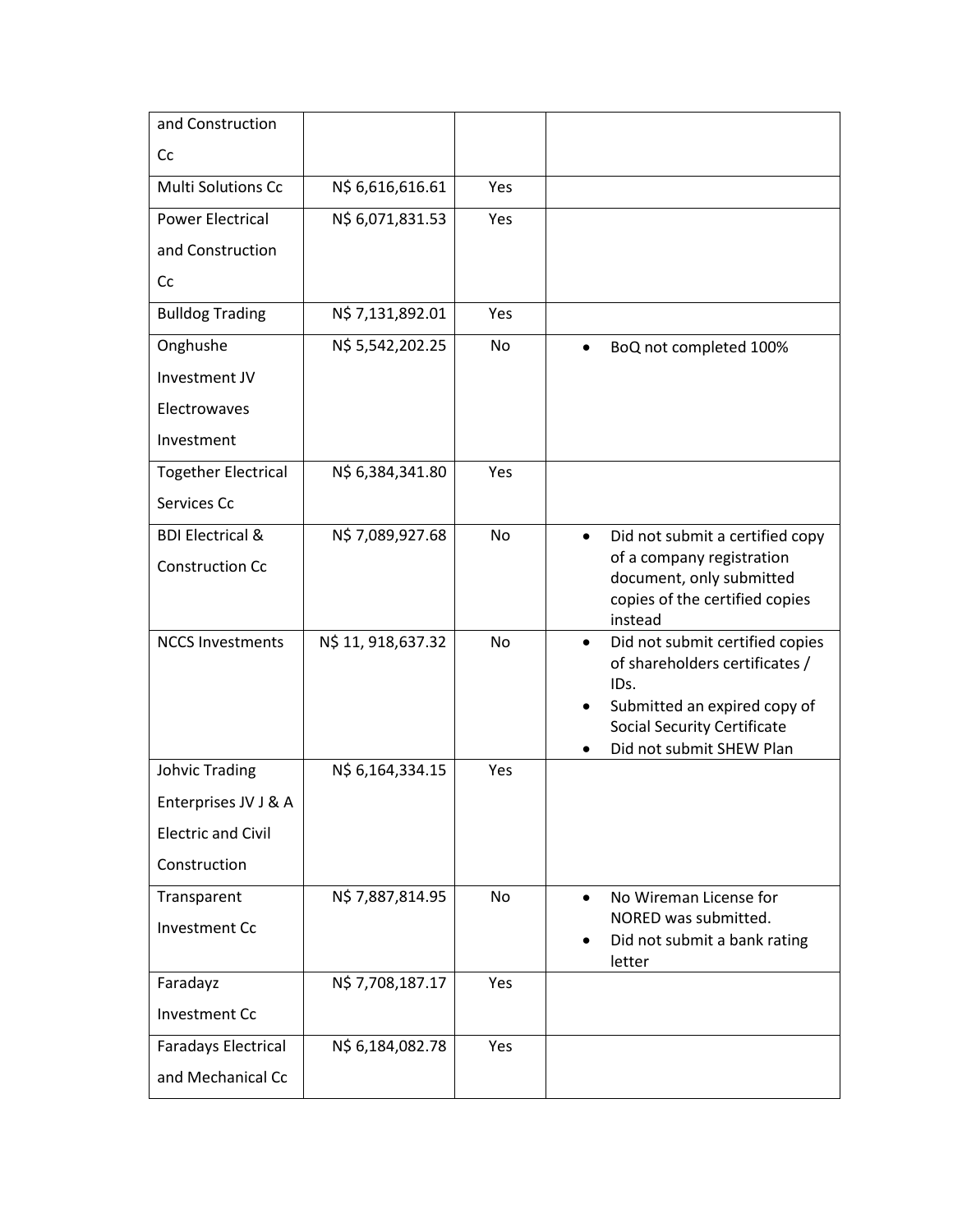| <b>Mapers</b><br>Investments Cc                   | N\$6,927,144.42   | No. | No Wireman License for<br>$\bullet$<br>NORED was submitted.                                                      |
|---------------------------------------------------|-------------------|-----|------------------------------------------------------------------------------------------------------------------|
| NGC Investment Cc<br>JV Radial Truss<br>(Pty) Ltd | N\$ 10,397,391.26 | Yes |                                                                                                                  |
| FI Trading                                        | N\$ 7,759,793.42  | No. | Did not submit a certified copy<br>$\bullet$<br>of an ID of a qualified<br>electrician with a Wireman<br>License |

### 6. **Price comparison for bids that are substantially responsive**:

| <b>Name</b> | A. Price at Bid    | <b>B.</b> Bid Price after | C. price after         | D. Price after   | <b>Rank</b> |
|-------------|--------------------|---------------------------|------------------------|------------------|-------------|
|             | <b>Opening N\$</b> | corrections               | <b>Adjustments N\$</b> | <b>Margin of</b> |             |
|             |                    |                           |                        | Preference [If   |             |
|             |                    |                           |                        | applicable]      |             |
| Hue-Waldt   |                    |                           |                        |                  |             |
| Electrical  |                    |                           |                        |                  |             |
| and         |                    |                           |                        |                  | 10          |
| Constructio |                    |                           |                        |                  |             |
| n Cc        | N\$ 7,094,783.84   | N\$ 7,110,896.90          | N\$ 7,110,896.90       |                  |             |
|             |                    |                           |                        |                  |             |
| Rubytech    | N\$ 7,260,211.50   |                           |                        |                  |             |
| Engineering |                    |                           |                        |                  | 12          |
| Investments |                    |                           |                        |                  |             |
| Cc          |                    |                           |                        |                  |             |
| Electro     | N\$ 7,372,633.14   |                           |                        |                  |             |
| Hinsch      |                    |                           |                        |                  | 13          |
| Contracting |                    |                           |                        |                  |             |
| (Pty) Ltd   |                    |                           |                        |                  |             |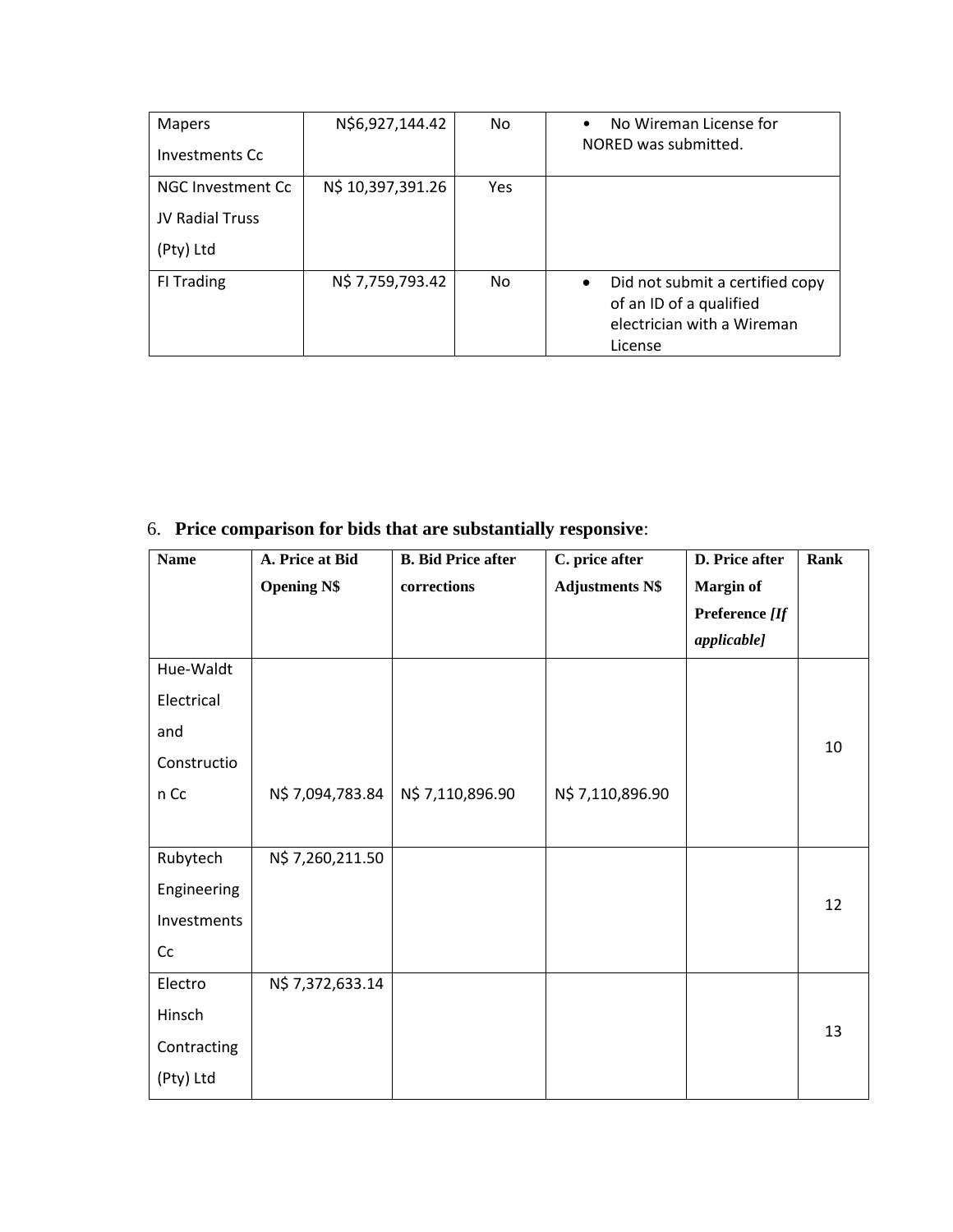| Shisho             | N\$ 6,737,192.68 |                  |                  | $\overline{7}$ |
|--------------------|------------------|------------------|------------------|----------------|
| <b>Trading Cc</b>  |                  |                  |                  |                |
| <b>NBT Quality</b> |                  |                  |                  |                |
| Services Cc        |                  |                  |                  |                |
|                    |                  |                  |                  | 6              |
|                    |                  |                  |                  |                |
|                    |                  |                  |                  |                |
|                    | N\$ 6,673,256.87 | N\$ 6,689,302.93 | N\$ 6,689,302.93 |                |
| Karoo              | N\$ 6,863,531.50 |                  |                  |                |
| Constructio        |                  |                  |                  |                |
| n JV S&T           |                  |                  |                  |                |
| Engineering        |                  |                  |                  | 8              |
| and                |                  |                  |                  |                |
| Constructio        |                  |                  |                  |                |
| n Cc               |                  |                  |                  |                |
| Multi              | N\$ 6,616,616.61 |                  |                  | 5              |
| Solutions Cc       |                  |                  |                  |                |
| Power              |                  |                  |                  |                |
| Electrical         |                  |                  |                  |                |
| and                | N\$ 6,071,831.53 | N\$ 6,085,006.63 | N\$ 6,085,006.63 | $\mathbf{1}$   |
| Constructio        |                  |                  |                  |                |
| $n$ Cc             |                  |                  |                  |                |
| Johvic             |                  |                  |                  |                |
| Trading            |                  |                  |                  |                |
| Enterprises        |                  |                  |                  |                |
| JV J & A           |                  |                  |                  | $\overline{2}$ |
| Electric and       | N\$ 6,164,334.15 | N\$ 6,174,424.15 |                  |                |
| Civil              |                  |                  |                  |                |
| Constructio        |                  |                  |                  |                |
| $\sf n$            |                  |                  |                  |                |